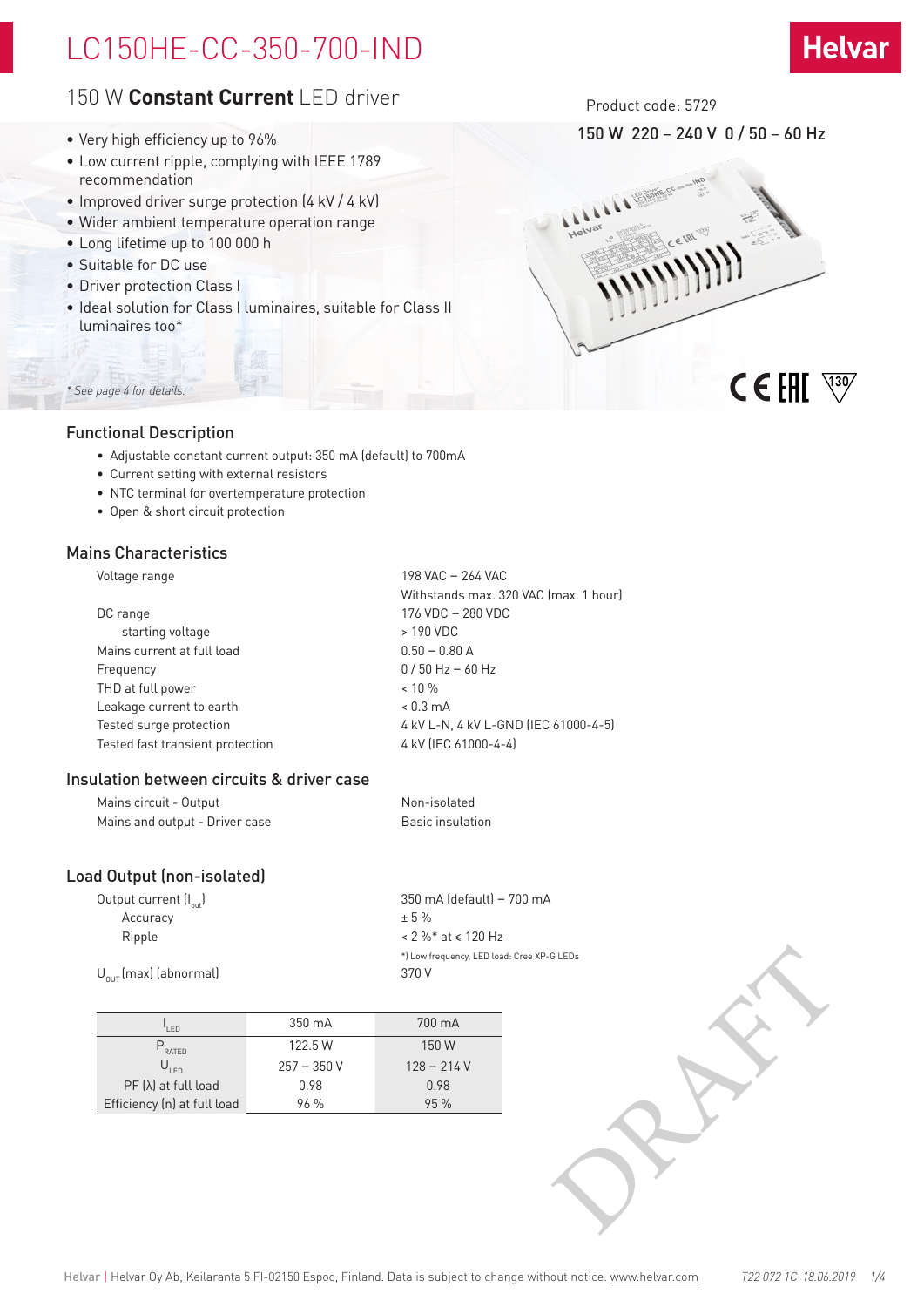## LC150HE-CC-350-700-IND

## Operating window

90,0

92,0

94,0

98,0

96,0

Efficiency (%)

Efficiency



### Operating Conditions and Characteristics

| Highest allowed t point temperature* | 90 °C                                |
|--------------------------------------|--------------------------------------|
| t, life (50 000 h) temperature       | 80 °C                                |
| Ambient temperature range**          | $-40$ °C $$ +60 °C                   |
| Storage temperature range            | $-40$ °C $$ +80 °C                   |
| Maximum relative humidity            | No condensation                      |
| Lifetime (90 % survival rate)        | 100 000 h, at t <sub>r</sub> = 70 °C |
|                                      | 50 000 h, at t = 80 °C               |
|                                      | 25 000 h at $t_c = 90 °C$            |

\*\*) For other than independent use, higher t<sub>a</sub> of the control gear possible as long as highest allowed t<sub>e</sub> point temperature is not exceeded

## Quantity of drivers per miniature circuit breaker 16 A Type C

|           | $\mid$ Based on inrush current I $_{\tiny{\sf peak}}\mid$ Typ. peak inrush current I $_{\tiny{\sf peak}}$ | $1/2$ value time. $\Delta t$ | Calculated energy, $I_{\text{peak}}^2 \Delta t$ |  |
|-----------|-----------------------------------------------------------------------------------------------------------|------------------------------|-------------------------------------------------|--|
| $21$ pcs. | 46 A                                                                                                      | $240$ us                     | $0.346 A^2s$                                    |  |

CONVERSION TABLE FOR OTHER TYPES OF MINIATURE CIRCUIT BREAKER

| <b>MCB</b><br>type | <b>Relative quantity of</b><br><b>LED</b> drivers |
|--------------------|---------------------------------------------------|
| <b>B</b> 10 A      | 37%                                               |
| <b>B</b> 16 A      | 60 %                                              |
| <b>B 20 A</b>      | 75 %                                              |
| C 10 A             | 62%                                               |
| C 16 A             | 100 % (see table above)                           |
| C 20 A             | 125 %                                             |
|                    | CONTINOUS CURRENT                                 |

### CONTINOUS CURRENT

Total continous current of the drivers and installation environment must always be considered and taken into calculations when installing drivers behind miniature circuit breaker. Example calculation of total drivers amount limited by continous current:  $n(I_{\text{conf}}) = (16 \text{ A } (I_{\text{norm,Ta}}) / \text{``nominal mains current with full"})$ load") x 0.76). This calculation is an example according to recommended precautions due to multiple adjacent circuit breakers (> 9 MCBs) and installation environment (T $_{\rm a}$  30 degrees); variables may vary according to the use case. Both inrush current and continous current calculations are based on ABB S200 series circuit breakers. More specific information in ABB series S200 circuit breaker documentation.

NOTE! Type C MCB's are strongly recommended to use with LED lighting. Please see more details in "MCB information" document in each driver product page in "downloads & links" section.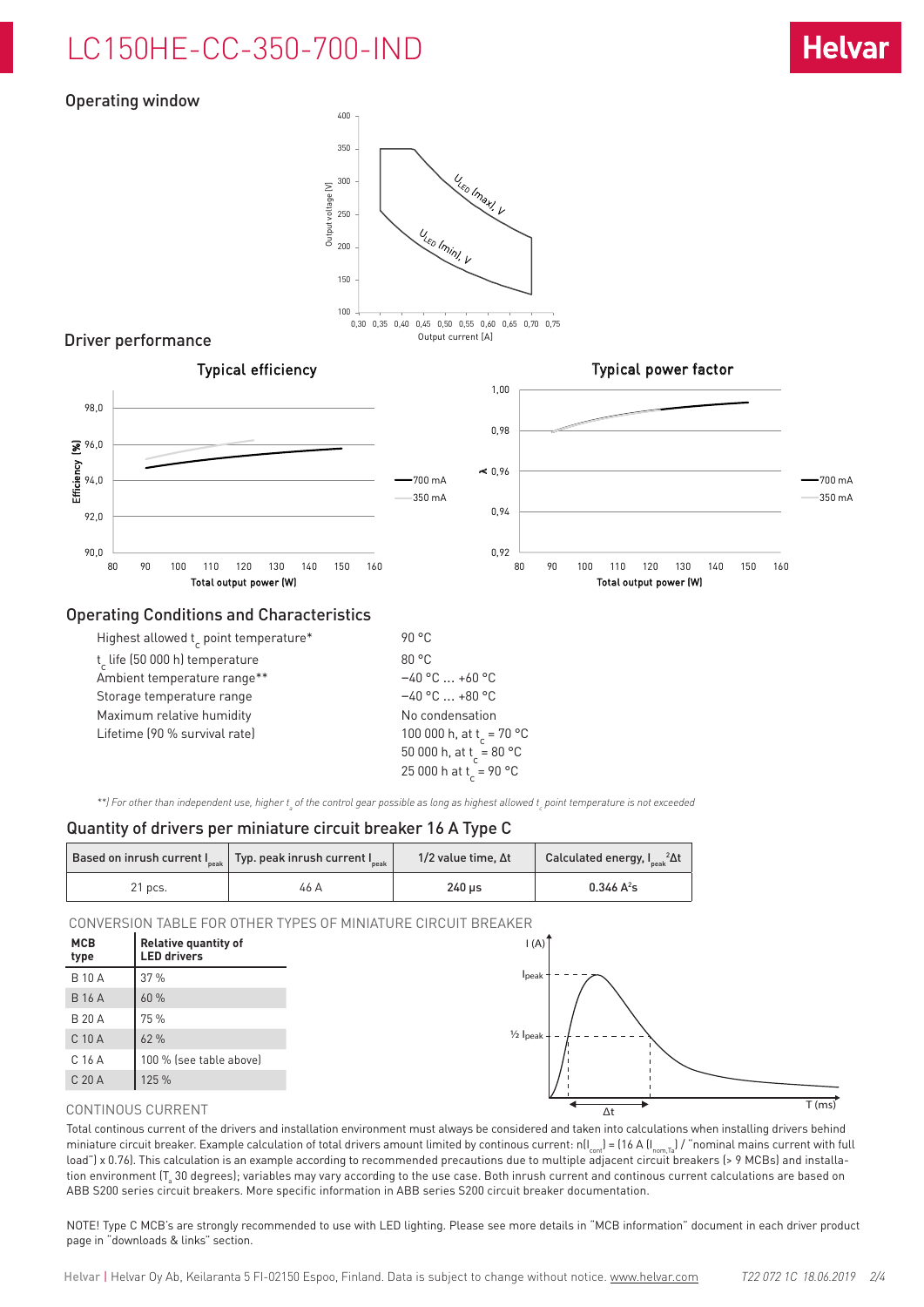## LC150HE-CC-350-700-IND

## Connections and Mechanical Data

| Wire size                         | $0.5$ mr         |
|-----------------------------------|------------------|
| Wire type                         | Solid o          |
| Wire insulation                   | Accor            |
| Maximum driver to LED wire length | 5m               |
| Weight                            |                  |
| NTC trigger point                 | 8.2 kO           |
| IP rating                         | IP <sub>20</sub> |
|                                   |                  |

 $0.5$  mm<sup>2</sup> – 1.5 mm<sup>2</sup> Solid core and fine-stranded According to EN 60598

**Connections** 





The LED-Iset resistor/current setting values are adjusted according to the LEDset specification. The resistor value for each required output current can thus be calculated from the formula R [Ω] = (5 [V] / I\_out [A]) \* 1000. Below are the available LED-Iset resistors from Helvar, pre-adjusted for the most common output currents.

| Helvar LED-Iset resistors and currents (Nominal $I_{out}$ (±5 % tol.)) |  |
|------------------------------------------------------------------------|--|
|------------------------------------------------------------------------|--|

| <b>LED-Iset resistor model</b> | <b>MAX</b> | 650 mA | $600 \text{ mA}$ | 550 mA | 500 mA | 475 mA | 450 mA | $\frac{1425 \text{ mA}}{}$ | 400 mA | $375 \text{ mA}$ | No resistor |
|--------------------------------|------------|--------|------------------|--------|--------|--------|--------|----------------------------|--------|------------------|-------------|
| $I_{\text{out}}$ (mA)          | 700        | 650    | 600              | 550    | 500    | 475    | 450    | 425                        | 400    | 375              | 350         |
| Order code                     | T90000     | T90650 | T90600           | T90550 | T90500 | T90475 | T90450 | T90425                     | T90400 | T90375           | N/A         |
| Resistance values $[0]$        |            | 7.68k  | 8.25k            | 9.09k  | 10k    | 10.5k  | 11k    | .8k                        | 12.4k  | 13.3k            | $\infty$    |

The current can be adjusted also with normal resistors by selecting suitable resistor value (formula R  $[0] = [5 [V] / [0.01]$  \* 1000). Reference resistor values can be found below order code in the table above.